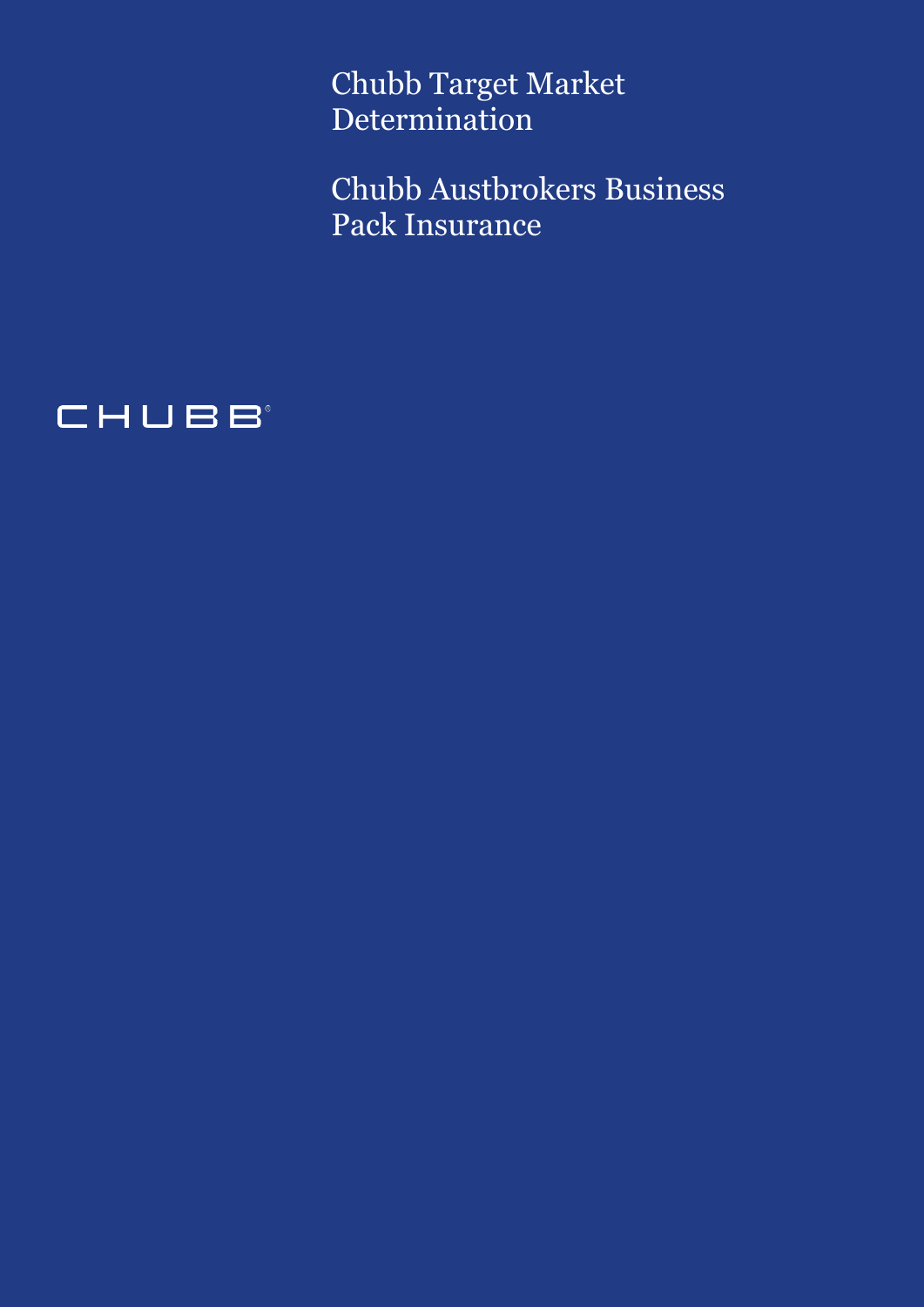## Chubb Target Market Determination

## Important Information

This Target Market Determination (**TMD**) is required under section 994B of the Corporations Act 2001 (Cth) and has been prepared by the product issuer Chubb Insurance Australia Limited (**Chubb**) AFSL 239687 ABN 23 001 642 020. The TMD is designed to assist customers, distributors and Chubb staff to understand who this product has been designed for and who it is not suitable for. The TMD identifies triggers for Chubb to review the target market and sets out the conditions and restrictions on distribution of the product described below. It also sets out the reporting obligations of Chubb's distributors. This document is not a Product Disclosure Statement (**PDS**) and is not a summary of the product features or terms of the product. This document does not take into account any person's individual objectives, financial situation or needs and is not intended to constitute personal advice. Persons interested in acquiring this product should carefully read the PDS before deciding whether to purchase this product.

This TMD is effective from the date of publication until its replacement or withdrawal.

Where a word is capitalised in this TMD and not otherwise defined, the definition of the word can be found in the policy wording/PDS.

The PDS for the product can be found her[e Chubb Business Pack Insurance](https://www.chubb.com/content/dam/chubb-sites/chubb-com/au-en/business/chubb-business-pack-insurance/Business_Pack_Policy_Austbrokers.pdf) [Austbrokers](https://www.chubb.com/content/dam/chubb-sites/chubb-com/au-en/business/chubb-business-pack-insurance/Business_Pack_Policy_Austbrokers.pdf) PDS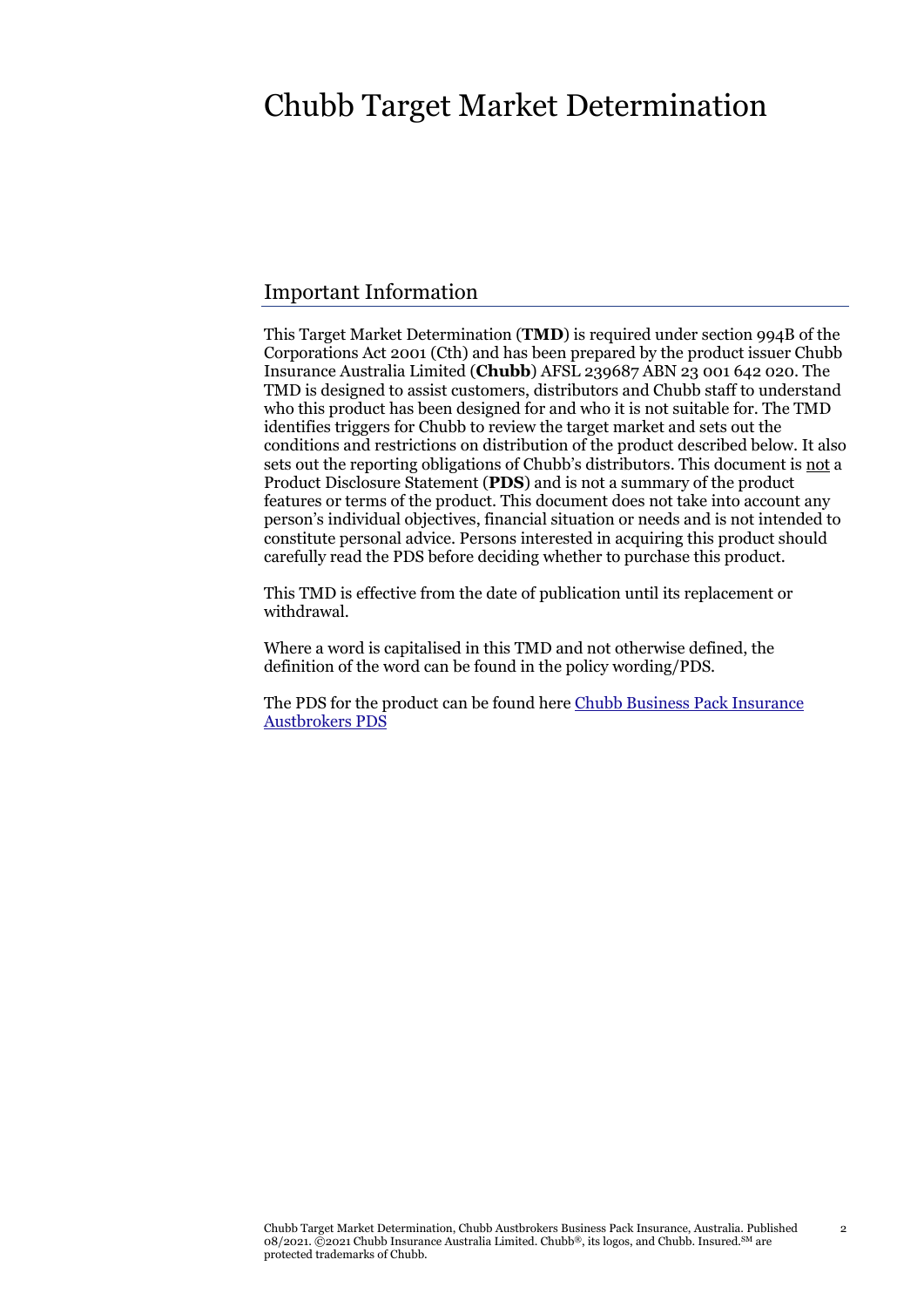| <b>Target Market Determination</b>             |                                                                                                                        |  |  |
|------------------------------------------------|------------------------------------------------------------------------------------------------------------------------|--|--|
| 1. Details                                     |                                                                                                                        |  |  |
| <b>Product Name/s:</b>                         | Chubb Austbrokers Business Pack Insurance (PDS reference code<br>21PDSBIZAMS02) (the <b>Product</b> )                  |  |  |
| <b>Publication Date of</b><br>TMD:             | 1 August 2021                                                                                                          |  |  |
| <b>Initial Review Date:</b>                    | 1 August 2023 (2 years from date of publication)                                                                       |  |  |
| <b>Frequency of Product</b><br><b>Reviews:</b> | Every 2 years from date of publication, subject to intervening review triggers as<br>outlined in section 4 of this TMD |  |  |

### **2. Product Target Market**

### **What is the Product?**

This Product offers various types of insurance covers designed to meet the needs of small businesses within specified industries as a single insurance package.

#### **Key covers/attributes**

- $\checkmark$  The Product provides broad cover for property losses and liability exposures.
- $\checkmark$  The Product covers small businesses (being a business with a turnover of up to \$10 million or with asset values of up to \$10 million) in the following industries:
	- Administrative and Support Services;
	- Arts and Recreation Services;
	- Education and Training;
	- Financial and Insurance Services;
	- Healthcare;
	- Information Media and Telecommunications;
	- Manufacturing;
	- Motor Trades;
	- Other Services;
	- Professional;
	- Scientific and Technical Services;
	- Real Estate Services;
	- Retail;
	- Trades:
	- Postal and Warehousing; and
	- Wholesale Trade;

#### (the **Relevant Industries**).

- $\checkmark$  The Product can be tailored to suit various insurance needs, including:
	- Property Damage;
	- Business Interruption;
	- Theft;
	- Money;
	- Glass;
	- General Property;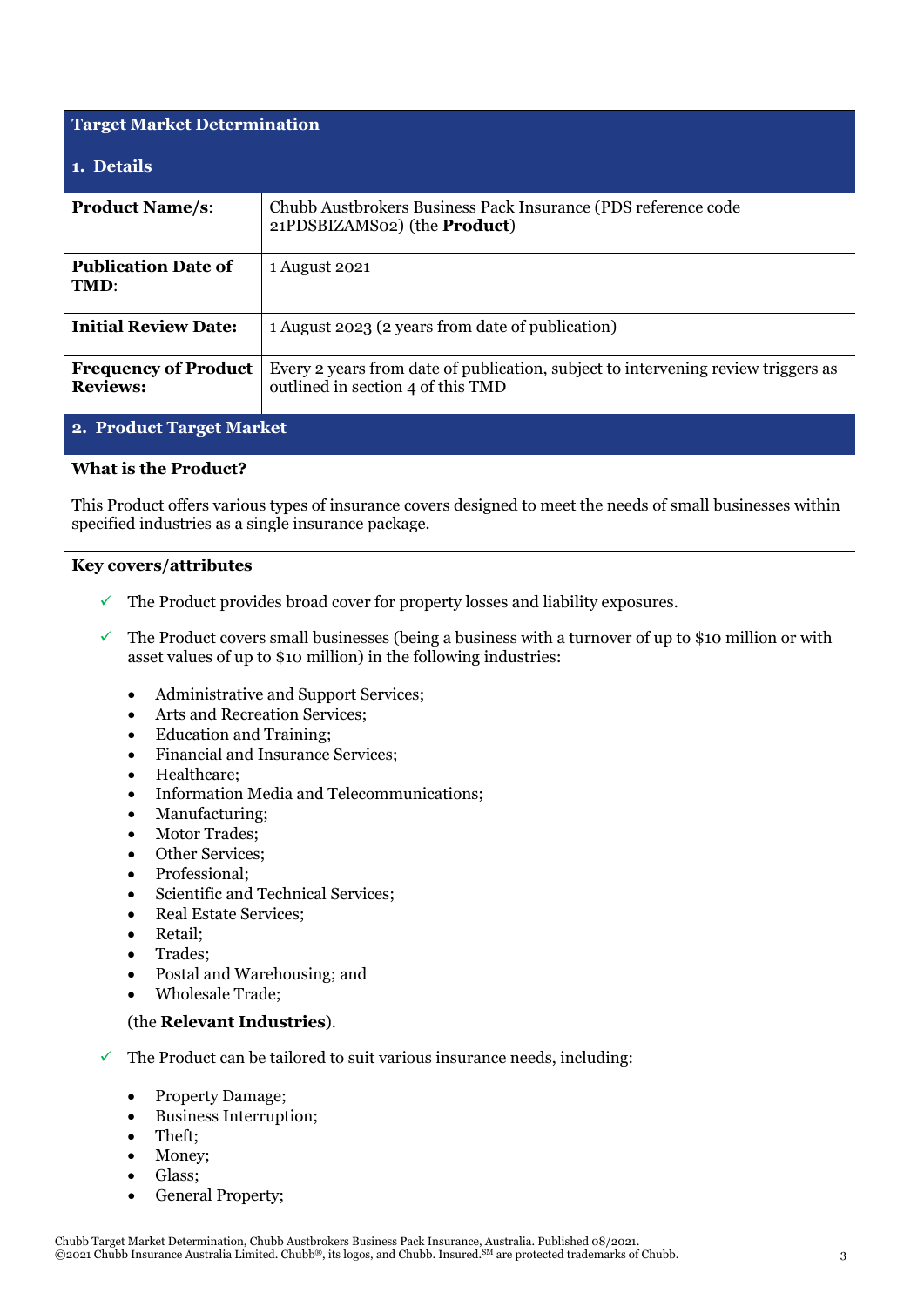- Electronic Equipment Breakdown;
- Machinery Breakdown;
- Public & Products Liability;
- Environmental Protection;
- Cyber Liability; and
- Tax Audit;

#### (the **Relevant Insurances**).

#### **Key exclusions**

- The Product excludes claims arising from (amongst other things):
	- Terrorism;
	- War; and Confiscation (for example, nationalisation of assets), **note**: the above exclusions do not extend to Cyber cover under Section 11, as well as:
	- Radiation;
	- Communicable Disease;
	- where a property has been unoccupied for more than 90 days (with certain write-backs into cover); and
	- Cyber and Data loss (with respect to certain coverages and in certain circumstances).

#### **Customers the Product was designed for**

This product is targeted at consumers who:

- $\checkmark$  have a small business (being a business with a turnover of up to \$10 million or with asset values of up to \$10 million) within a Relevant Industry.
- have an interest in insuring their small business against exposures that could be covered by the Relevant Insurances.

#### **Classes of Customers**

The class of consumers for whom this product is targeted can be categorised as a small businesses in the Relevant Industries.

While the Product is not designed to provide property damage cover for residential property, the Product may, in certain circumstances, provide incidental cover for a residential property that is covered for certain business related exposures.

As such, although the Product is designed to provide cover for small businesses (being a business with a turnover of up to \$10 million or with asset values of up to \$10 million), it may incidentally also provide other types of insurance. Despite this, the Product is not a substitute for retail home insurance.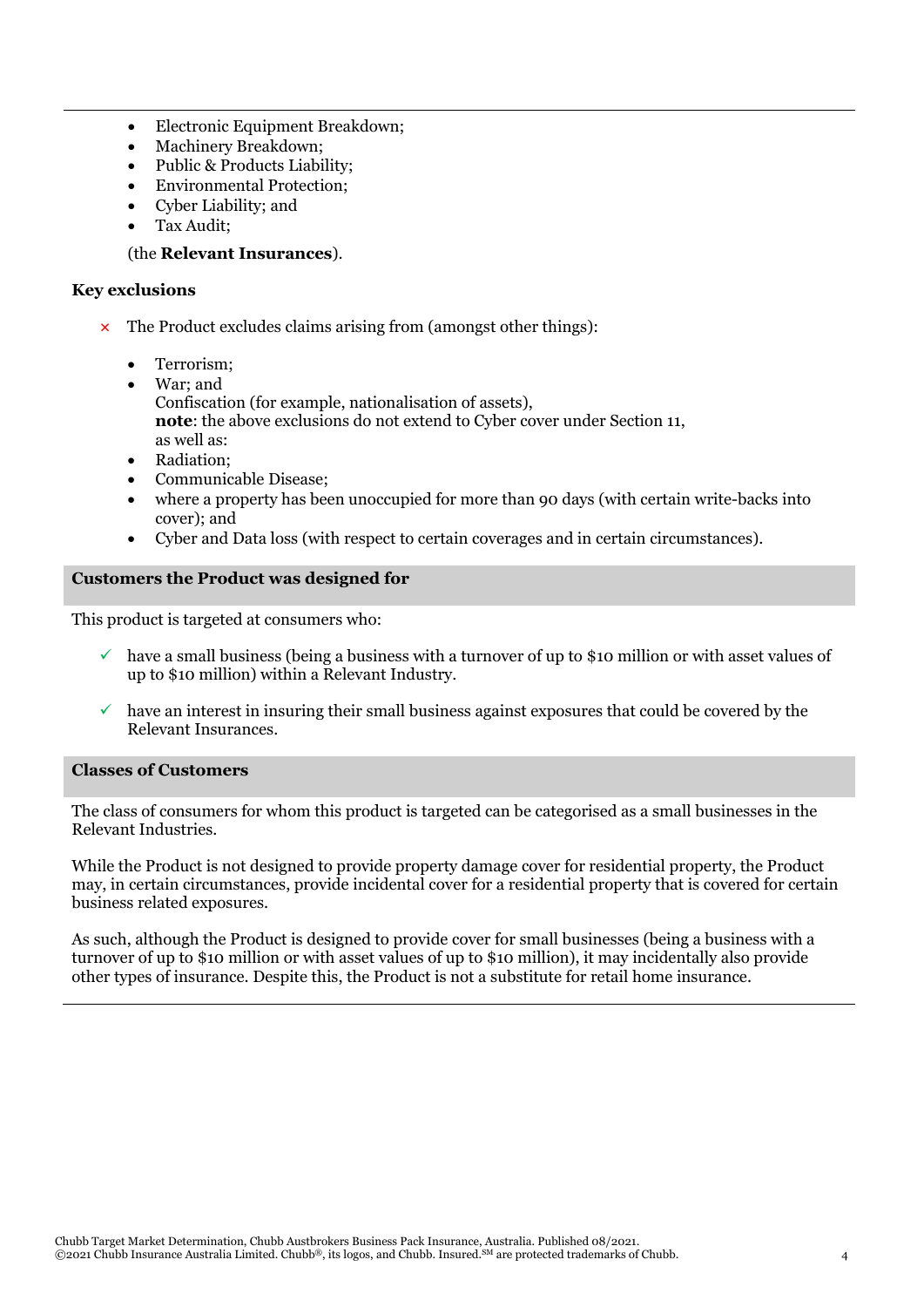#### **Customer's likely objectives, financial situation, and needs**

| <b>Objectives</b>                                 | The likely objective of consumers in this target market is to protect their businesses from<br>a range of potential business related losses, including property losses and liabilities to<br>third parties.                                                                                                                                                                                                                                                                                                                                                                                                                                                                                                                                                                                                                                                                                                                                                                                                                                                                                                                                                                                                                                                                                                                                                                                                                                                                                   |  |  |
|---------------------------------------------------|-----------------------------------------------------------------------------------------------------------------------------------------------------------------------------------------------------------------------------------------------------------------------------------------------------------------------------------------------------------------------------------------------------------------------------------------------------------------------------------------------------------------------------------------------------------------------------------------------------------------------------------------------------------------------------------------------------------------------------------------------------------------------------------------------------------------------------------------------------------------------------------------------------------------------------------------------------------------------------------------------------------------------------------------------------------------------------------------------------------------------------------------------------------------------------------------------------------------------------------------------------------------------------------------------------------------------------------------------------------------------------------------------------------------------------------------------------------------------------------------------|--|--|
| <b>Financial</b><br>situation                     | The likely financial situation for consumers in this target market is broad. Businesses in<br>a range of financial positions may seek to protect themselves against the losses and<br>liabilities covered by the Product.                                                                                                                                                                                                                                                                                                                                                                                                                                                                                                                                                                                                                                                                                                                                                                                                                                                                                                                                                                                                                                                                                                                                                                                                                                                                     |  |  |
| <b>Needs</b>                                      | The target market includes small businesses that likely need coverage for certain<br>business related exposures.<br>Below are some examples of business related exposures for which a customer may need<br>cover (and for which the Product may provide cover).<br>A small business that:<br>owns or rents property may benefit from cover for Property Damage and<br>٠<br>Business Interruption;<br>owns physical personal property may benefit from cover for Theft and General<br>$\bullet$<br>Property;<br>owns money (including negotiables, for example cash; non-negotiable, for<br>$\bullet$<br>example crossed cheques; or electronic funds), may benefit from cover for<br>Money;<br>owns glass or a property containing glass may benefit from cover for Glass;<br>$\bullet$<br>uses electrical equipment may benefit from cover for Electronic Equipment<br>Breakdown;<br>uses machinery may benefit from cover for Machinery Breakdown;<br>$\bullet$<br>is at risk of incurring legal liability, for example for personal or property injury,<br>$\bullet$<br>or for unintentional libel, defamation, infringement of copyright etc., may benefit<br>from cover for Public & Products Liability;<br>is at risk of causing environmental damage may benefit from cover for<br>$\bullet$<br><b>Environmental Protection;</b><br>uses computer systems may benefit from cover for Cyber Liability; and<br>$\bullet$<br>completes a tax return may benefit from cover for Tax Audit. |  |  |
| <b>Customers the Product was not designed for</b> |                                                                                                                                                                                                                                                                                                                                                                                                                                                                                                                                                                                                                                                                                                                                                                                                                                                                                                                                                                                                                                                                                                                                                                                                                                                                                                                                                                                                                                                                                               |  |  |

This product is not suitable for those customers who:

- **×** do not have a small business (i.e. consumers who have a business with a turnover of more than \$10 million);
- **×** are not a small business within a Relevant Industry;
- **×** are not a small business that could benefit from a Relevant Insurance.

## **Why Product is consistent with the Target Market**

Chubb views that the Product is consistent with the target market as the target market comprises small businesses within the Relevant Industries and the product provides cover for liabilities those businesses are likely to incur. It is therefore likely that the Product will meet the needs, or go towards meeting the needs, of those in the target market*.*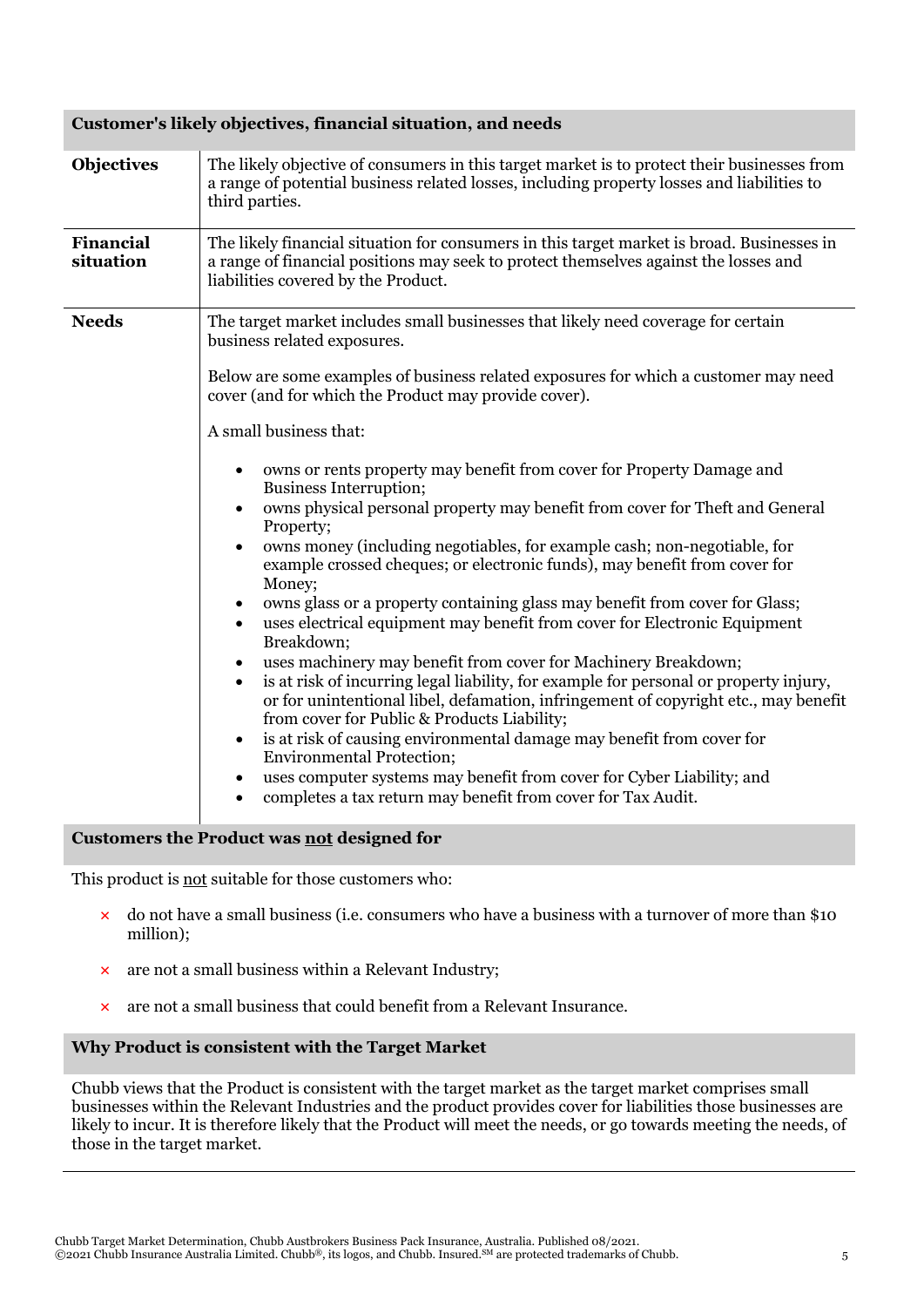| 3. Conditions/Restrictions on Product Distribution |                                                                                                                                                                                                                                                                                    |  |  |
|----------------------------------------------------|------------------------------------------------------------------------------------------------------------------------------------------------------------------------------------------------------------------------------------------------------------------------------------|--|--|
| <b>Restriction/</b><br><b>Condition</b>            | <b>Description</b>                                                                                                                                                                                                                                                                 |  |  |
| <b>Method of</b><br>distribution                   | This Product may be distributed by Chubb's approved network of licenced insurance<br>brokers who are members affiliated with AUB Group Limited t/as Austbrokers (ABN 60)<br>000 000 715) or Insurance Advisernet Australia (AFSL No. 240549, ABN 15 003 886<br>687) (Distributor). |  |  |
| <b>Underwriting</b><br>criteria                    | The distributor is required to distribute the product in accordance with Chubb's<br>underwriting criteria.                                                                                                                                                                         |  |  |
| <b>Promotional</b><br>material                     | Any promotional material which is used by the Distributor in relation to the Product<br>must be pre-approved by Chubb and must contain an electronic link to this TMD.                                                                                                             |  |  |
| <b>Distribution</b><br>in accordance<br>with TMD   | The Product must only be distributed in accordance with this TMD and the contractual<br>arrangements in place between Chubb and the Distributors.                                                                                                                                  |  |  |
| <b>Explanation</b>                                 |                                                                                                                                                                                                                                                                                    |  |  |

Customers that obtain the Product in accordance with the distribution conditions set out above are more likely to be in the target market for this product because the Distributor specialises in distributing business related insurance products.

| 4. Product Review |                                                                                    |  |  |
|-------------------|------------------------------------------------------------------------------------|--|--|
| <b>Periods of</b> | Mandatory periodic reviews of the TMD will occur at least every 2 years subject to |  |  |
| review:           | intervening review triggers (see below).                                           |  |  |

## **Review triggers:**

Review triggers are events that suggest the TMD may no longer be appropriate and may trigger a review **prior** to periodic review as set out above. The review triggers for this product are set out below.

| 1.  | Any material change to the Product, including a change to the PDS.                                                                                                                                                                              |  |  |
|-----|-------------------------------------------------------------------------------------------------------------------------------------------------------------------------------------------------------------------------------------------------|--|--|
| 2.  | Changes to relevant laws, regulatory guidance, or industry codes.                                                                                                                                                                               |  |  |
| 3.  | Any determination of or feedback from regulators, the Australian Financial Complaints Authority, a<br>court or a tribunal suggesting that the target market may no longer be appropriate (including the<br>use of Product Intervention Powers). |  |  |
| 4.  | The nature of feedback regarding the Product, including whether complaints have increased<br>significantly from consumers or distributors.                                                                                                      |  |  |
| .5. | Distribution or purchasing of the Product in a manner significantly inconsistent with the TMD.                                                                                                                                                  |  |  |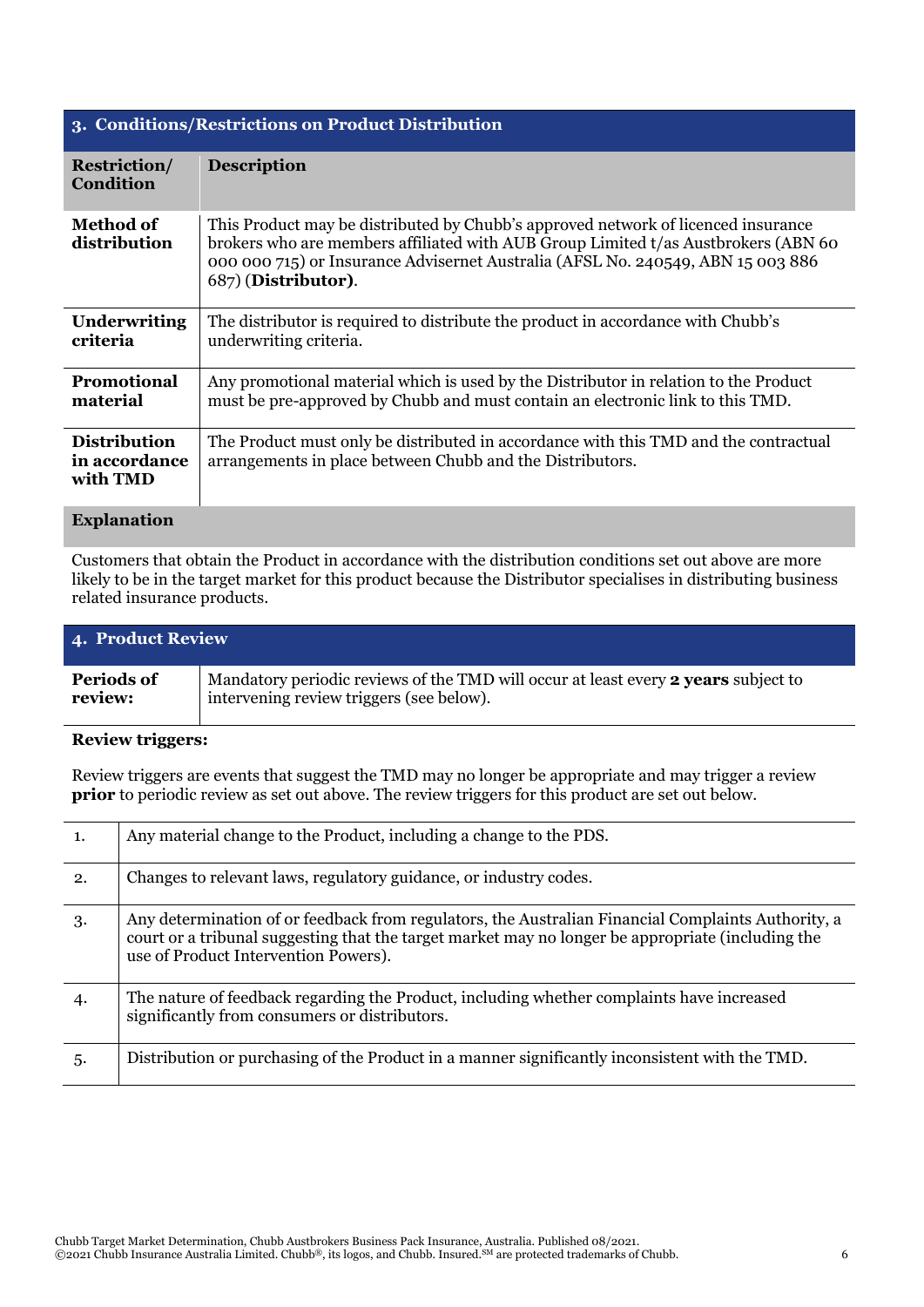## **5. Reporting Obligations**

Chubb's third party distributors must report the following information to  $\underline{tmd.reporting@chubb.com}$  in order to ascertain whether or not the TMD remains appropriate to assist us in improving our product for our customers.

| <b>Distributor Reporting Obligations</b> |                                                                                                                                                                                                                                                                                                                                                                                                                                                                                                                                                                                                                                                                                                                                                                                                                                                                                                                                                                                                                                                                                                                                                                                                                                                   |                                                                                                                                 |  |  |
|------------------------------------------|---------------------------------------------------------------------------------------------------------------------------------------------------------------------------------------------------------------------------------------------------------------------------------------------------------------------------------------------------------------------------------------------------------------------------------------------------------------------------------------------------------------------------------------------------------------------------------------------------------------------------------------------------------------------------------------------------------------------------------------------------------------------------------------------------------------------------------------------------------------------------------------------------------------------------------------------------------------------------------------------------------------------------------------------------------------------------------------------------------------------------------------------------------------------------------------------------------------------------------------------------|---------------------------------------------------------------------------------------------------------------------------------|--|--|
| <b>Type of</b><br><b>Report</b>          | <b>Description</b>                                                                                                                                                                                                                                                                                                                                                                                                                                                                                                                                                                                                                                                                                                                                                                                                                                                                                                                                                                                                                                                                                                                                                                                                                                | <b>Reporting Period</b>                                                                                                         |  |  |
| <b>Complaints</b>                        | The number of complaints received regarding the<br>Product during the reporting period and the nature<br>and details of the complaints.<br>Complaint is defined in the Australian Securities and<br><b>Investment Commission (ASIC) Regulatory Guide</b><br>RG 271.                                                                                                                                                                                                                                                                                                                                                                                                                                                                                                                                                                                                                                                                                                                                                                                                                                                                                                                                                                               | <b>Quarterly</b> (10 business days<br>after the quarter has closed)<br>(even when the number of<br>complaints received is zero) |  |  |
| Significant<br>dealings                  | A significant dealing in the Product which is not<br>consistent with this TMD must be notified to ASIC.<br>What amounts to a "significant dealing" will be<br>determined by the circumstances of each case but<br>generally:<br>regard should be had to the proportion of<br>$\bullet$<br>consumers purchasing the product who are<br>not in the target market, the actual or<br>potential harm to those consumers, and the<br>nature and extent of the inconsistency of<br>distribution with the TMD;<br>Distributors should also have regard to<br>$\bullet$<br>current ASIC guidelines when determining<br>what may constitute a significant dealing;<br>if in doubt, Distributors must report the<br>$\bullet$<br>dealing to Chubb, so that Chubb can<br>undertake the necessary assessments.<br>The report must include:<br>Date(s) of the significant dealing;<br>Description of the significant dealing;<br>Why the dealing is considered significant;<br>How the significant dealing was identified;<br>What steps, if any, have been taken in<br>relation to persons affected by the significant<br>dealing;<br>Steps which have been, or will be, taken to<br>$\bullet$<br>ensure that the significant dealing does not<br>occur again. | Within 10 business days of<br>becoming aware of the<br>significant dealing.                                                     |  |  |
| <b>Sales</b><br>information              | The number of sales of the Product (only if the<br>Distributor has binding authority).                                                                                                                                                                                                                                                                                                                                                                                                                                                                                                                                                                                                                                                                                                                                                                                                                                                                                                                                                                                                                                                                                                                                                            | In accordance with contractual<br>arrangements.                                                                                 |  |  |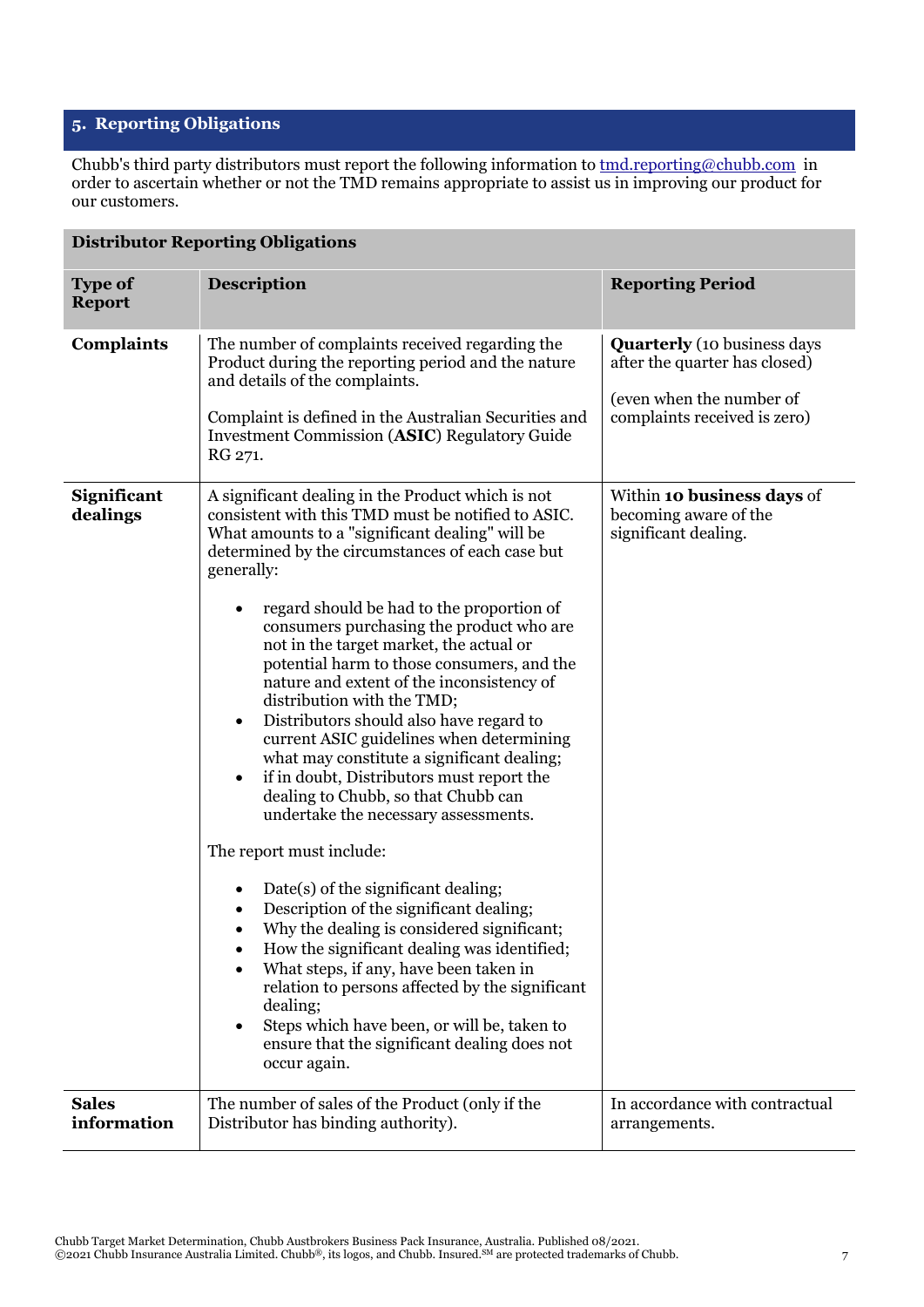## **6. Appropriateness**

The issuer has assessed the Product's key attributes and formed the view that it is likely to be consistent with the likely objectives, financial situation and needs of consumers in the target market as described within this TMD.